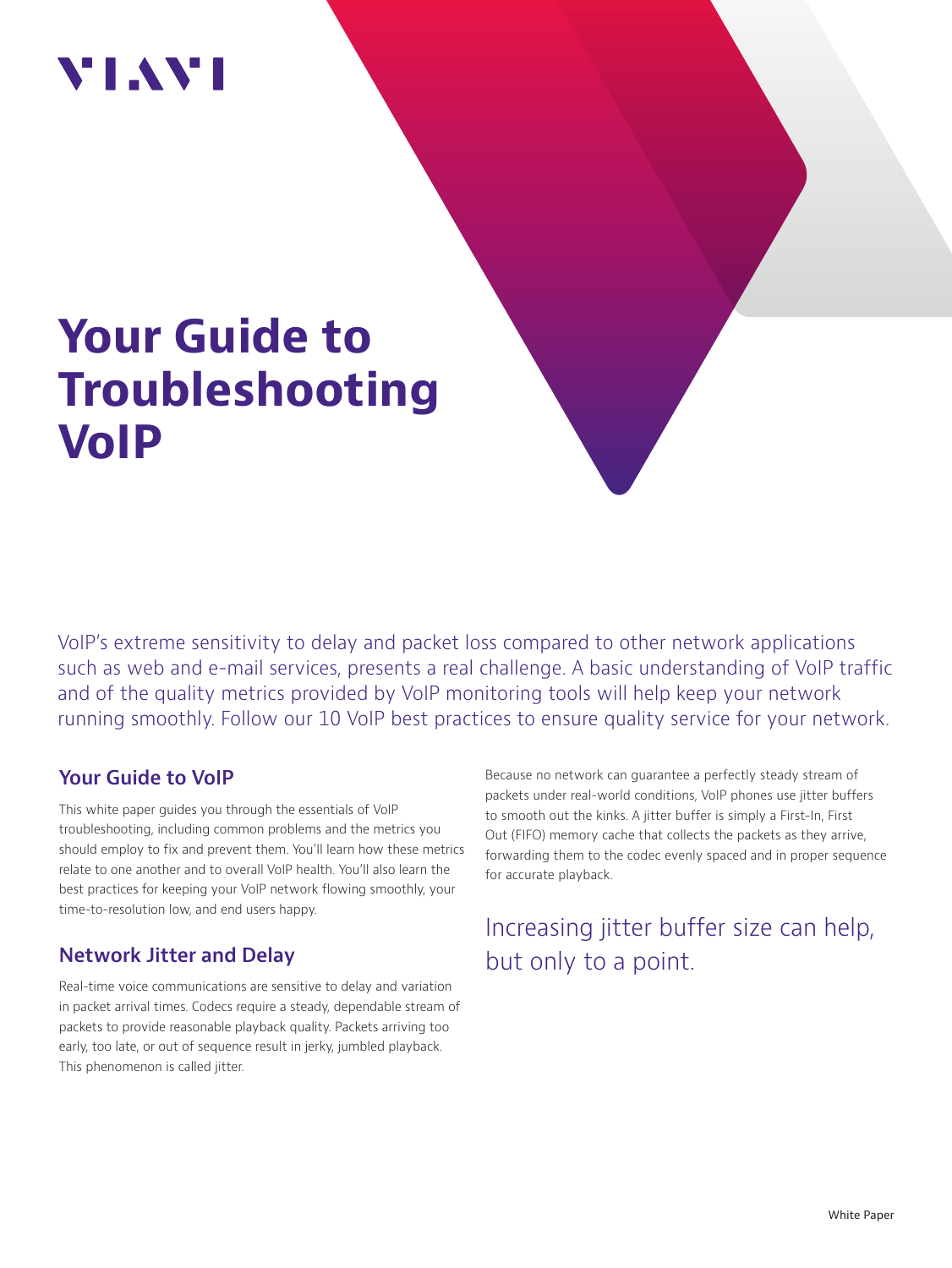Jitter buffering and packet loss concealment



VoIP packets can arrive at the receiving phone out of sequence, late, early, or not at all. IP phones use a *jitter buffer* to reconstruct the packet stream at the receiving end, duplicating missing packets or filling in with white comfort noise when necessary.

While a jitter buffer can successfully mask mild delay and jitter problems, severe jitter can overwhelm the jitter buffer, which results in packet loss. Increasing the size of the jitter buffer can help, but only to a point: A jitter buffer that increases overall round-trip delay to 300 ms will make normal conversation difficult.

### **Packet Loss**

As mentioned above, packet loss can be the result of the jitter buffer being overwhelmed. Other reasons include landline media failure and poor wireless signal quality. The latter can be a big problem with VoFi (Voice over WiFi) service. Regardless of the source, VoIP phones and gateways attempt to conceal this type of signal degradation by duplicating packets to fill in the missing data. As with jitter, these techniques can maintain voice quality only to a point.

Packet loss on data networks has long been characterized as a "bursty" phenomenon, which is another way of saying "it never rains, it pours." Networks tend to either sporadically drop single packets (these periods are called "gaps" in packet loss), or large numbers of contiguous packets in a "burst." Packet loss concealment techniques typically have no problem handling packet loss during gap periods; it is the sustained bursts you must watch out for.

A major Midwest health provider recently undertook a major VoIP deployment.

The hospital used the Observer® Performance Management Platform to conduct network assessments to benchmark network performance before implementing VoIP.

"We were in the middle of a significant VoIP deployment and had plans for implementing other critical network applications.

We really needed some type of network analyzer to monitor and maintain network performance."

> **-Jack King** Director of IT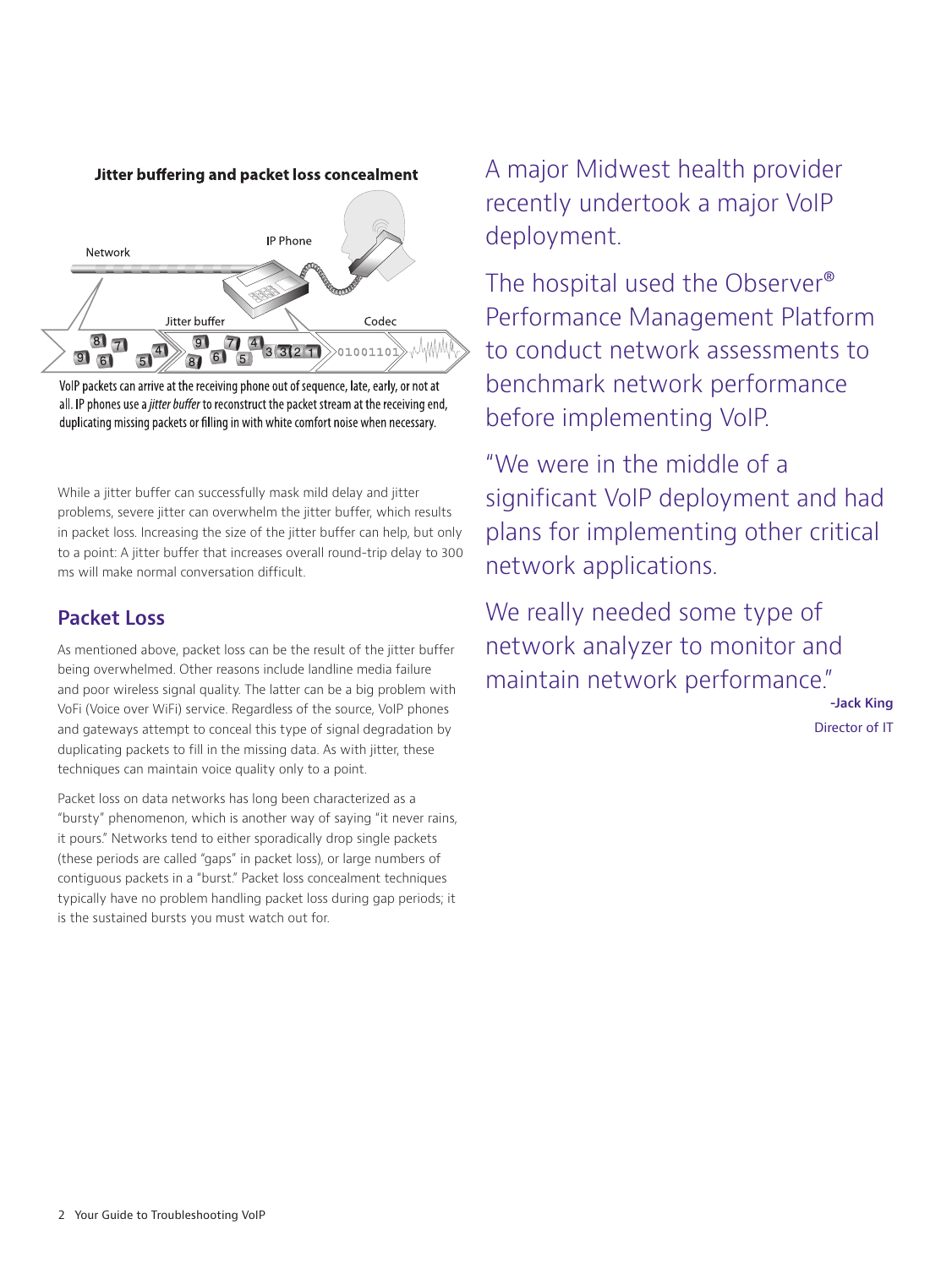# **Call Management Problems**

If the VoIP call manager (sometimes called the VoIP server) is overwhelmed with requests, or its connection to the network is impaired, call setup delays can reach the point where users abandon calls before they are able to connect to the other party. If IP phones are misconfigured, or their IP connection to the server is impaired, calls remain open in the call queue long after the parties have disconnected.

# **Managing VoIP Quality**

You can manage only what you can measure. Managing a VoIP deployment therefore requires some hard numbers beyond subjective user assessments of quality (although these are obviously important as well). Beyond monitoring the network parameters discussed in this paper, having an overall quality score such as a Mean Opinion Score (MOS) or R-factor score can also be a useful VoIP network health index.

VoIP monitoring tools calculate the MOS and R-factor scores using a formula known as the E-model. Using the statistics it has collected from the network tools such as the Observer Platform's Analyzer calculate how much the various impairment factors (such as codec compression, jitter, delay, and packet loss) would affect the typical user's perception of call quality.



MOS and R-factor are used to gauge user satisfaction with call quality. MOS levels under 3.5 and R-factor below 80 mean trouble.

# "The Observer Platform wins hands down."

**-Christian Wilson** Network Administrator Select Comfort

## **VoIP-Specific Vs. All-Purpose Monitoring Tools**

There are a number of different options on the market for managing VoIP quality, mainly falling into three categories:

- Dedicated VoIP tools originally developed for the telecom industry. These tools are great for testing IP phone and gateway designs, but not as good at solving deployment problems on a live network.
- Analyzers that have added "VoIP Support" by licensing technology developed for the telecom industry and integrating it into their product line.
- Network monitoring tools that approach VoIP quality management from an IT administrator's point of view rather than from that of telecom engineer.

To the IT administrator, managing VoIP quality is just another network task. This makes the third approach (the "all-purpose" network monitoring tool) often the most practical choice. But note that "VoIP support" means more than just decoding the packets of various VoIP protocols; it also means being able to track and display network delay, jitter, and packet loss, and to distill this information into overall quality scores, both per-call and in aggregate.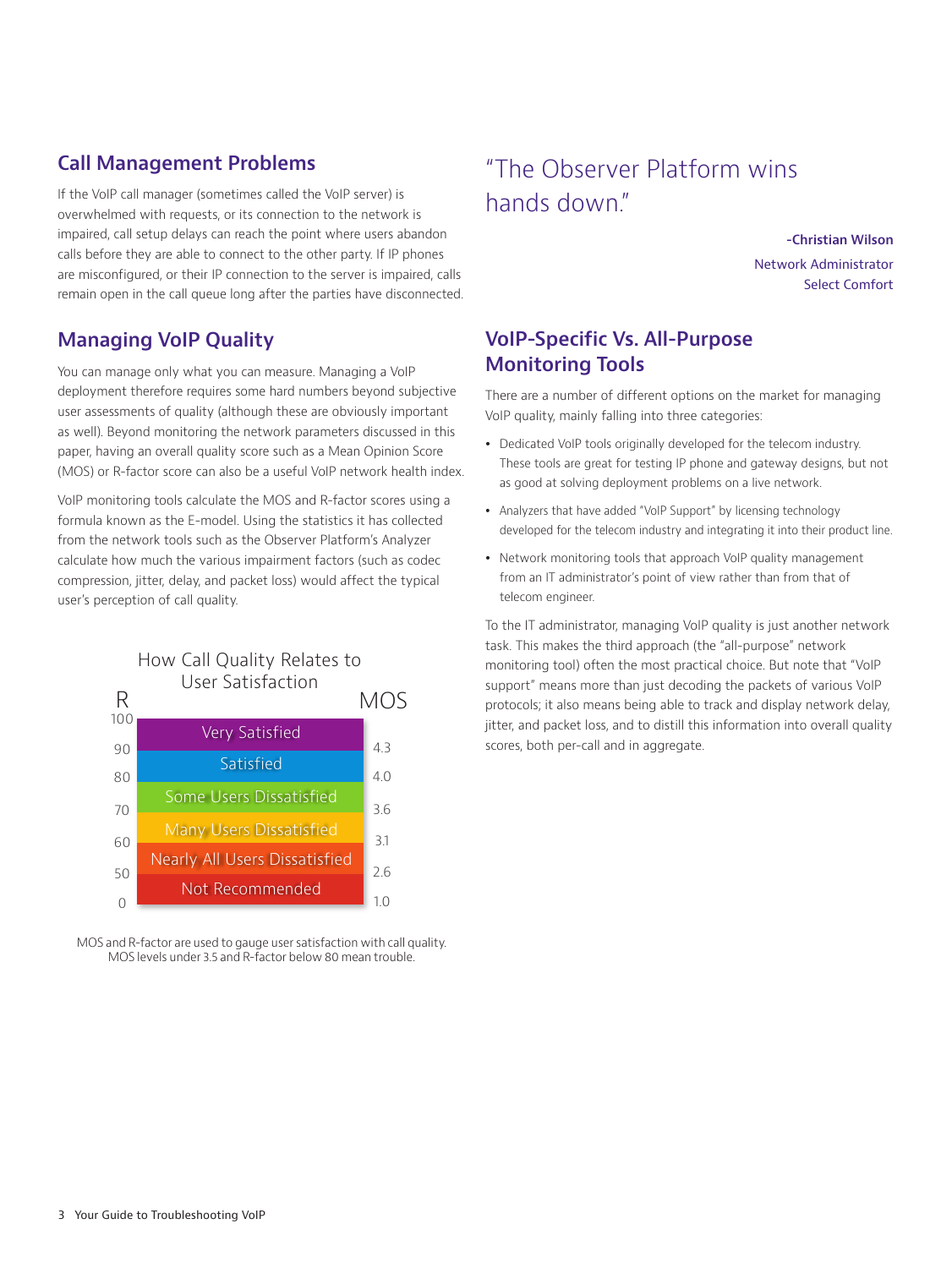# "VoIP Support" means more than just decoding the packets of various VoIP protocols.

And to be really useful to the enterprise, the tool should also track, store, and analyze long-term trends. This is so that you can understand what is "normal" VoIP performance, and maintain a database of Call Detail Records (CDRs) from which you can generate reports for management or service providers. The VoIP monitoring tool should also be capable of automatically notifying you when selected statistics indicate a developing problem.

## **VoIP Points of Visibility**

In switched environments, where to deploy an Analyzer or Probe for maximum visibility isn't necessarily obvious. Complicating matters for VoIP is the fact that each call includes both client-server communications (between IP phones and the call manager during setup and tear-down), and peer-to-peer (the streams of voice data passed between the parties). For example, consider the following VoIP network deployment:



Where to place Probes on such a network depends on what you want or need to see. If you need access to all local conversations on either coast, including both call setup and actual voice data, use a SPAN session on the access layer switch to mirror VoIP traffic to the Analyzer. Assigning all VoIP traffic to a dedicated VLAN makes this fairly straightforward.

# **Capturing Local IP Phone Traffic Shows:**

- Any phone's communications with its local call manager
- Both sides of the full-duplex connection between local phones talking to each other
- Both sides of the full-duplex connection between phones located on opposite coasts



What you will not be able to see from this Probe is any communications between the East Coast and the call manager located on the West Coast.

If you are more interested in a coherent view of calls between the West Coast and East Coast, including all call manager communications, use a SPAN session to mirror both the uplink traffic between the core and MPLS mesh, and all traffic flowing to and from the call manager. This will give you a coherent view of inter-office calls, along with all call manager communications, both local and remote.

# "With the Observer Platform it's like looking in 60 directions at once."

**Coleman Jennings** Senior Network Engineer AAA East Central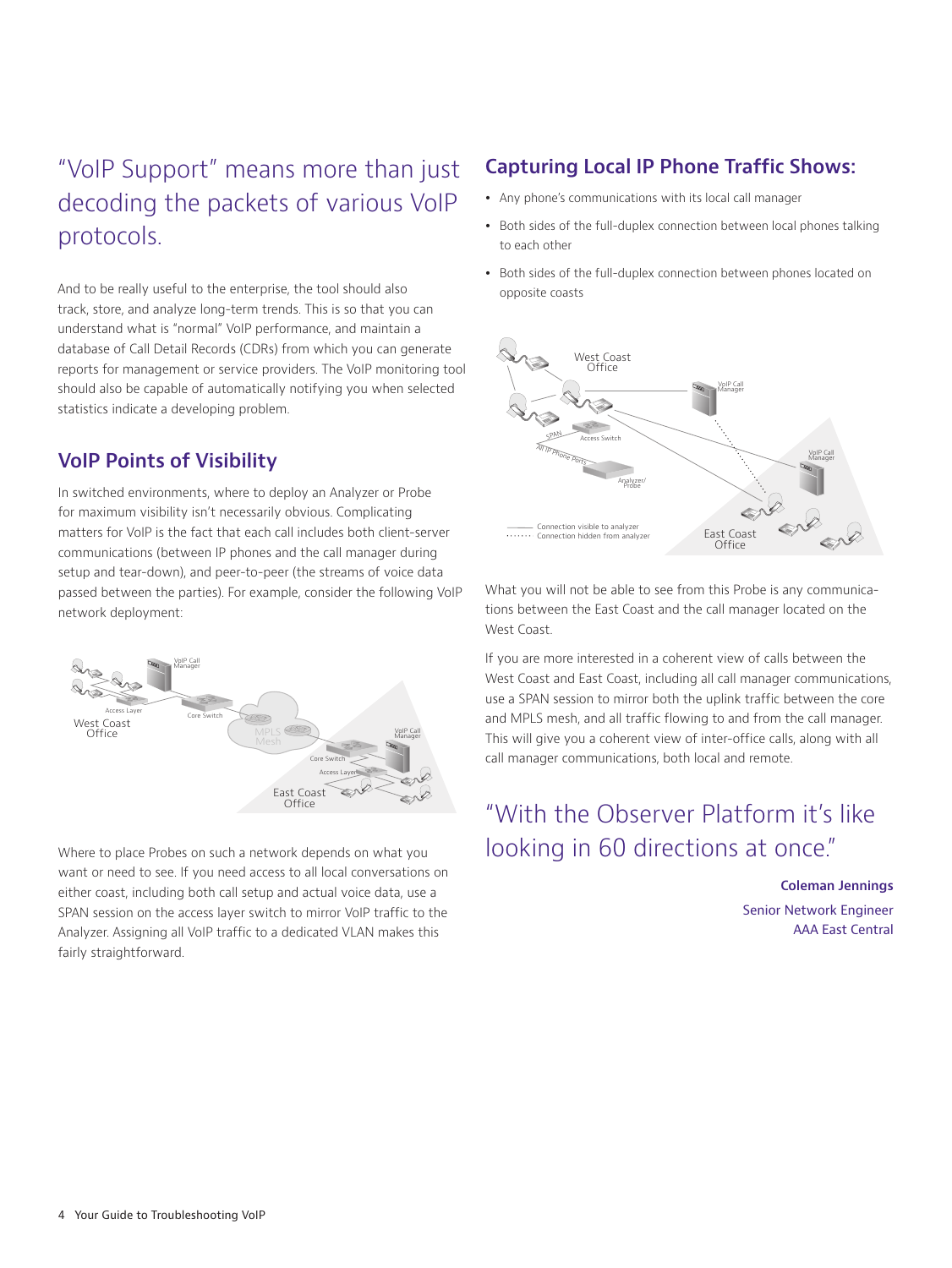

With a Probe deployed in this manner, you will not be able to see the peer-to-peer voice traffic between local phones. For complete coverage, connect Probes to both the core and access layers at each site. Another alternative is to deploy Probes at the core 24/7/365, and then monitoring the access layer with the Observer Platform's Analyzer or software Probes only to troubleshoot local call problems as needed.

## **VoIP Network Analysis**

How can VoIP analysis help manage quality? By closely monitoring the network conditions that affect VoIP, you can begin to address developing infrastructure problems before they result in user complaints or downtime.

"The Observer Platform let me reconstruct an entire VoIP conversation and hear it real-time"

# "The Observer Platform allows me to have eyes into a customer's network."

**-Ivan McDuffie** NEC Unified Solutions

## **Tracking Network Performance**

Consider the East Coast/West Coast example described in the previous section. Ken, the administrator responsible for ensuring VoIP quality, uses the Observer Platform for performance management. He has deployed a 10/100/1000 Probe Appliance on the core switch to monitor all call manager activity and any VoIP traffic traversing the link. He has also configured Analyzer to send him an e-mail whenever any of the following conditions arise:

- MOS falls to 3.5 or less
- Jitter levels crossing the MPLS mesh exceed 20 ms
- Delay levels crossing the MPLS mesh exceed 80 ms

Any of these conditions are indications that VoIP quality is threatened. Given the topology involved, the most likely source of problems is the MPLS mesh routers, which are under the service provider's control. By digging deeper into the statistics Analyzer provides, you can determine why the MOS is falling, and what is causing jitter, delay, or packet loss.

If jitter is the problem, a good place to start is by comparing jitter levels against bandwidth utilization to see if there is any correlation. The analysis shown below (taken from Observer Analyzer Expert Edition) shows just such a correlation.



Comparing Jitter to Bandwidth Utilization

As this scenario shows, such a link between spikes in bandwidth and jitter could mean it is time to invest in more bandwidth, or time to put more controls on employee Internet usage for applications such as streaming media and peer-to-peer file sharing unrelated to business.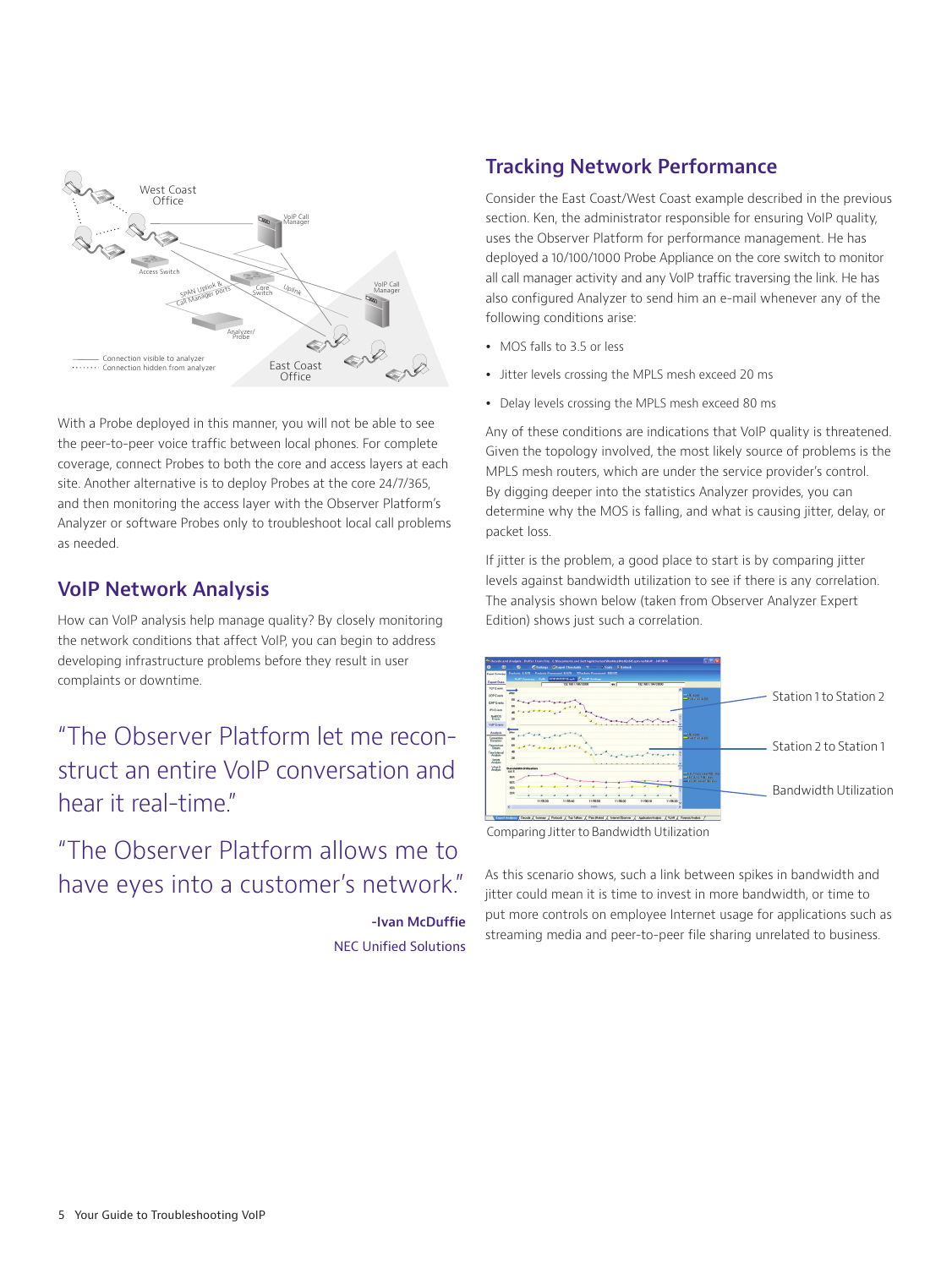If there isn't an obvious correlation between jitter and bandwidth utilization, the depth of data provided by an all-purpose network analysis and monitoring tool can help you dig deeper for the correct diagnosis. For example, if VoIP traffic across an MPLS mesh is subject to excessive jitter, it could be the result of "route flapping" on the service provider's routers. An Analyzer can confirm and document this. Armed with the hard data provided by analysis, you could then contact the service provider so they can address the problem. If delay across the mesh exceeds the contractual obligations of the Service Level Agreement (SLA), the provider may owe your organization some refunds for service failure, in addition to being responsible for fixing the problem.

## **Troubleshooting Connection Problems**

When a user can't get a dial tone, or if there are excessive delays in ringing the other party's phone, examining a graphical display of how the call is progressing between the parties and the call manager can indicate what is going wrong.

The Observer Platform's VoIP Expert displays just such a diagram. Simply right-click on any call or connection stream. Because differing protocols dictate differing phone/call manager interactions, some knowledge of the protocol is necessary for detailed troubleshooting. But even if you lack a detailed knowledge of the protocol, the Connection Dynamics display highlights which party isn't responding, or which party is responding slowly.



An example of a Connection Dynamics display showing a VoIP call using the SCCP protocol. It is easy to see how such a diagram is essential to efficiently troubleshoot VoIP connection problems.

Better manage and troubleshoot VoIP across your network by using dedicated performance tools such as the Observer Platform's VoIP Expert. Whether you're interested in the big picture or a specific conversation, a dedicated system will help you address all levels of VoIP traffic.



Observer's VoIP Expert | Plotting jitter in milliseconds.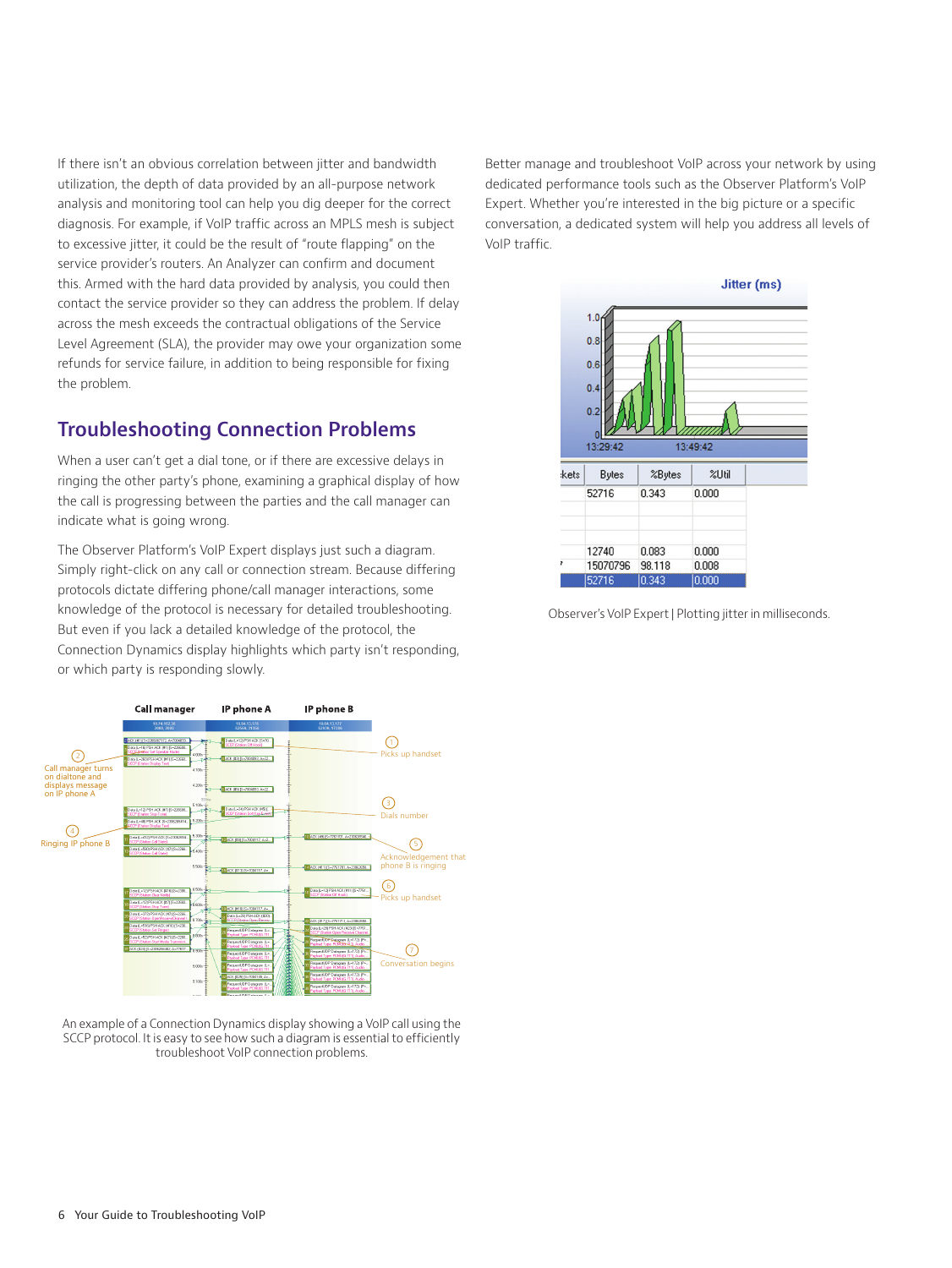## **Top 10 VoIP Best Practices**

Network Instruments sales engineers have put together this valuable list of the best practices to use when implementing or troubleshooting VoIP. Keeping these steps in mind will help you get the most from your VoIP network.

#### **1. Understand and Measure Call Quality Components**

There are a variety of metrics you can use to assess VoIP call quality, including jitter, MOS, R-Factor, gap density, burst density, Quality of Service prioritization, and compression techniques. Ensure you are accurately analyzing VoIP communication by learning how to measure these attributes.

#### **2. Implement Quality of Service Prioritization**

Incorrectly set QoS precedence for VoIP traffic leads to delays in packet delivery and reduced call quality.

#### **3. Conduct Site Surveys**

The more you know about your network, the better prepared you are to properly integrate VoIP. Conduct a site survey to review current WAN bandwidth levels, traffic flows, and existing switches for bottlenecks and choke points. Then, identify or determine specific needs through testing and modeling.

#### **4. Deploy the Observer Platform or Other Analysis Tools Strategically for Maximum Visibility**

Placing Analyzer consoles and Probes on your network requires a clear understanding of VoIP traffic patterns. Are you concerned with monitoring VoIP traffic locally, over WAN links, both? Depending on your objectives, place your analysis tools to ensure optimal visibility of VoIP communications

#### **5. Implement VLANs to Isolate and Monitor VoIP Issues**

Organize your VoIP traffic by VLAN user groups. This practice will greatly simplify problem resolution.

#### **6. Monitor Rollouts to Ensure a Positive User Experience**

Determine whether users are receiving a positive experience by reviewing cumulative VoIP metrics, codecs, and other network performance variables during VoIP deployment. By evaluating VLAN setups and overall link utilization, you can judge overall network performance and quickly make adjustments during implementation.

#### **7. Compare Jitter to Overall Network Bandwidth Utilization to Understand Response Time**

When jitter becomes a problem, look at the big picture. A correlation between jitter and bandwidth usage means the problem is overall network usage. If there is no direct correlation, excessive jitter might be caused by isolated network factors that require further investigation.

#### **8. Set Up Analyzer to Proactively Monitor VoIP Activity**

Utilize monitoring and notification tools to speed problem resolution. Determine "normal" or "acceptable" levels of activity for your network and its users. Then set up thresholds within Analyzer to alert you when thresholds are broken or in danger.

#### **9. Automate Problem Resolution**

The Observer Platform's Expert Analysis functionality eliminates unnecessary trial and error when troubleshooting VoIP issues by automating problem resolution. Utilize Expert Analysis on VoIP communication to quickly pinpoint the source of common VoIP problems.

#### **10. Baseline Network Traffic**

For comprehensive understanding of VoIP traffic, capture and store longterm network data. Only with critical trending data can you accurately perform baselining activities. Baselining validates VoIP performance, helps future capacity planning efforts, and provides long-term understanding of VoIP health.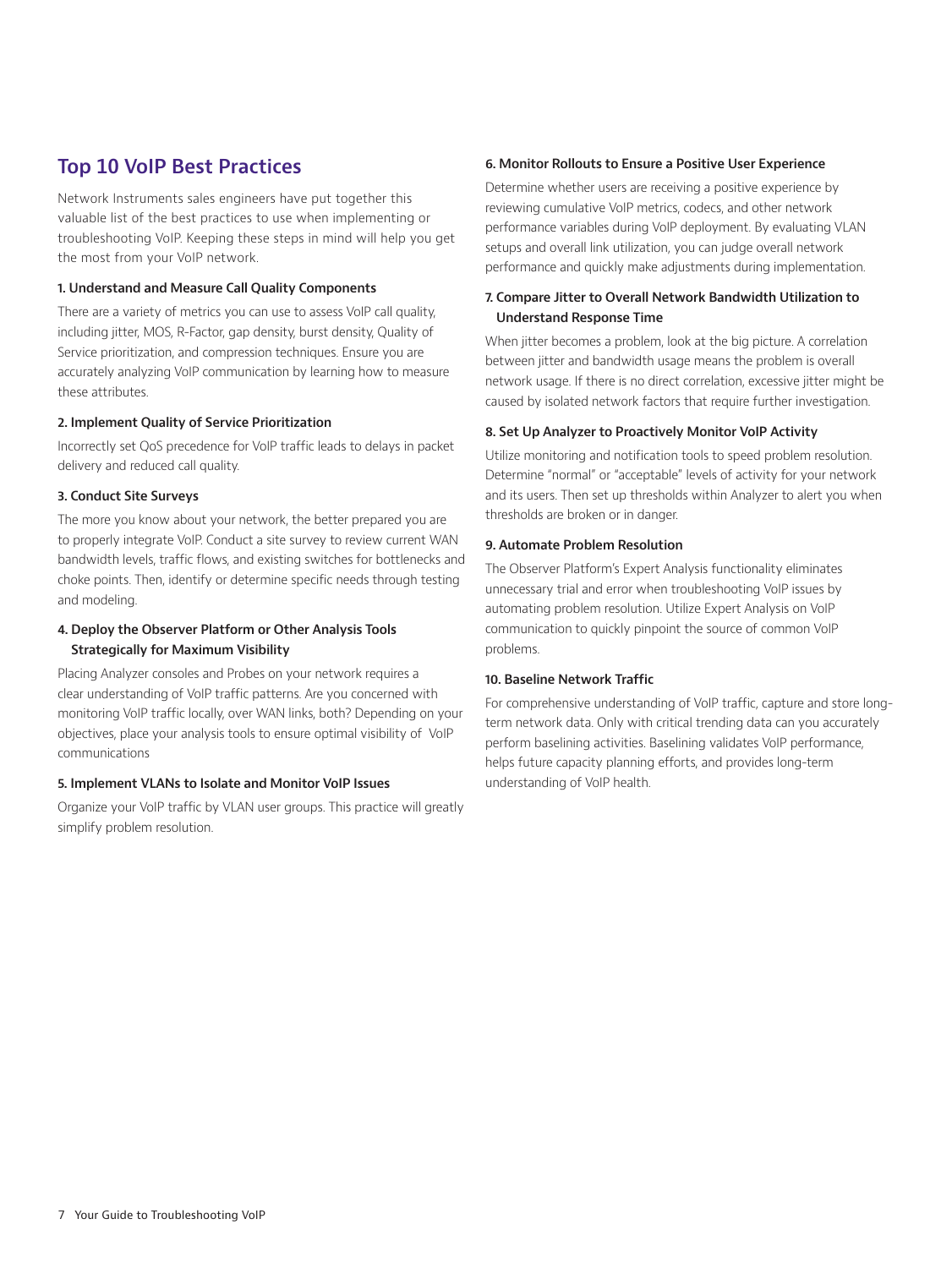# **Summary of VoIP Statistics and Quality Metrics**

The following table summarizes the statistics and quality measurements discussed in this paper, both defining what is measured, and describing its relevance.

| VoIP                           | <b>What It Measures</b>                                                                                                                                                                                                                      | How to Use the Analysis                                                                                                                                                                                                                                                                                                                                                                                                               |
|--------------------------------|----------------------------------------------------------------------------------------------------------------------------------------------------------------------------------------------------------------------------------------------|---------------------------------------------------------------------------------------------------------------------------------------------------------------------------------------------------------------------------------------------------------------------------------------------------------------------------------------------------------------------------------------------------------------------------------------|
| Jitter                         | Jitter measures the variability of delay in packet arrival<br>times. In spite of the jitter buffers used to counteract<br>jitter, at excessive levels it can interfere with smooth<br>playback and cause packets to be dropped.              | By using triggers to notify you when jitter levels are reaching a<br>point that threaten voice quality, you can examine your routers<br>for problems or contact your service provider and help them<br>solve the problem.                                                                                                                                                                                                             |
| Delay                          | The amount of time it takes a packet to reach its desti-<br>nation. Whenever packets travel a network, some delay<br>is inevitable. For real-time telephone conversations, there<br>is a one-way "delay budget" of approximately 150 ms.     | As with jitter, using automatic notifications to actively man-<br>age levels of delay can prevent the problem from escalating<br>to the point where users complain.                                                                                                                                                                                                                                                                   |
| Packet loss                    | The percentage of packets that did not reach their<br>destination.                                                                                                                                                                           | Sporadic packet loss is usually insignificant. However, sus-<br>tained bursts (see the next item) can affect quality.                                                                                                                                                                                                                                                                                                                 |
| <b>Bursts</b>                  | Periods characterized by high rates of packet loss. The burst<br>percentage is the percentage of time that the call experienced<br>high-rate packet loss; the burst density is the actual percent-<br>age rate of packet loss during bursts. | VoIP phones have no trouble masking a lost packet here and<br>there by duplicating the previous packet or filling longer<br>silences with white noise. But users will notice sustained<br>bursts. If VoIP traffic has been assigned proper QoS and has<br>enough bandwidth, the most likely culprit is media failure.                                                                                                                 |
| Gaps                           | Periods characterized by low rates of packet loss. The<br>gap percentage is the percentage of time that the call<br>experienced low-rate packet loss; the gap density is the<br>actual percentage rate of packet loss during the gaps.       | Usually not significant, as packet loss concealment technolo-<br>gies are usually successful in masking the effects of low-level<br>packet loss. Contrast with bursts, described above.                                                                                                                                                                                                                                               |
| Average call<br>setup/teardown | An average of how long it is taking the call manager to<br>open and close calls.                                                                                                                                                             | A spike in these statistics can indicate a problem with the call<br>manager or its connectivity to the network.                                                                                                                                                                                                                                                                                                                       |
| Codec                          | The compression/decompression method that was used<br>for the call.                                                                                                                                                                          | Different codecs are capable of different levels of quality<br>sound reproduction. Higher compression comes at the cost<br>of lower quality, but may be necessary given the bandwidth<br>available to the call. If it seems as if the codecs in use are<br>using more compression than necessary (or not enough)<br>given the amount of bandwidth available, perhaps the VoIP<br>phones can be reconfigured to use a different codec. |
| Mean Opinion<br>Score (MOS)    | Starting with a theoretical perfect score of 5 (excellent),<br>impairment factors such as codec, delay, jitter, and packet<br>loss are used to calculate how a typical user would rate<br>voice quality.                                     | These are useful as quick overall indicators of VoIP health. If<br>the average MOS falls below 3.5, or the average R-factor falls<br>below 80, it's likely that you have more than a few dissatis-<br>fied users. If you see these statistics trending downward, it's<br>time to examine more detailed analysis to determine what is<br>going wrong.                                                                                  |
| R-factor                       | Similar to MOS, this scale ranges from 1-100.                                                                                                                                                                                                |                                                                                                                                                                                                                                                                                                                                                                                                                                       |

# **CI Travel's VoIP Savings**

High phone bills were eating up CI Travel's profits. They decided to take advantage of VoIP technology to reduce per-call expenses.

The new VoIP phones, while dramatically reducing per-call costs, came with new problems. To make the investment pay off, Ingram required tools to monitor and troubleshoot the VoIP exchange.

"So far, the Observer Platform's VoIP capabilities have helped cut CI Travel's phone bill by 25 to 30 percent."

#### **Paul Ingram**

Director of IT CI Travel is a \$150 million division of Cruise International.